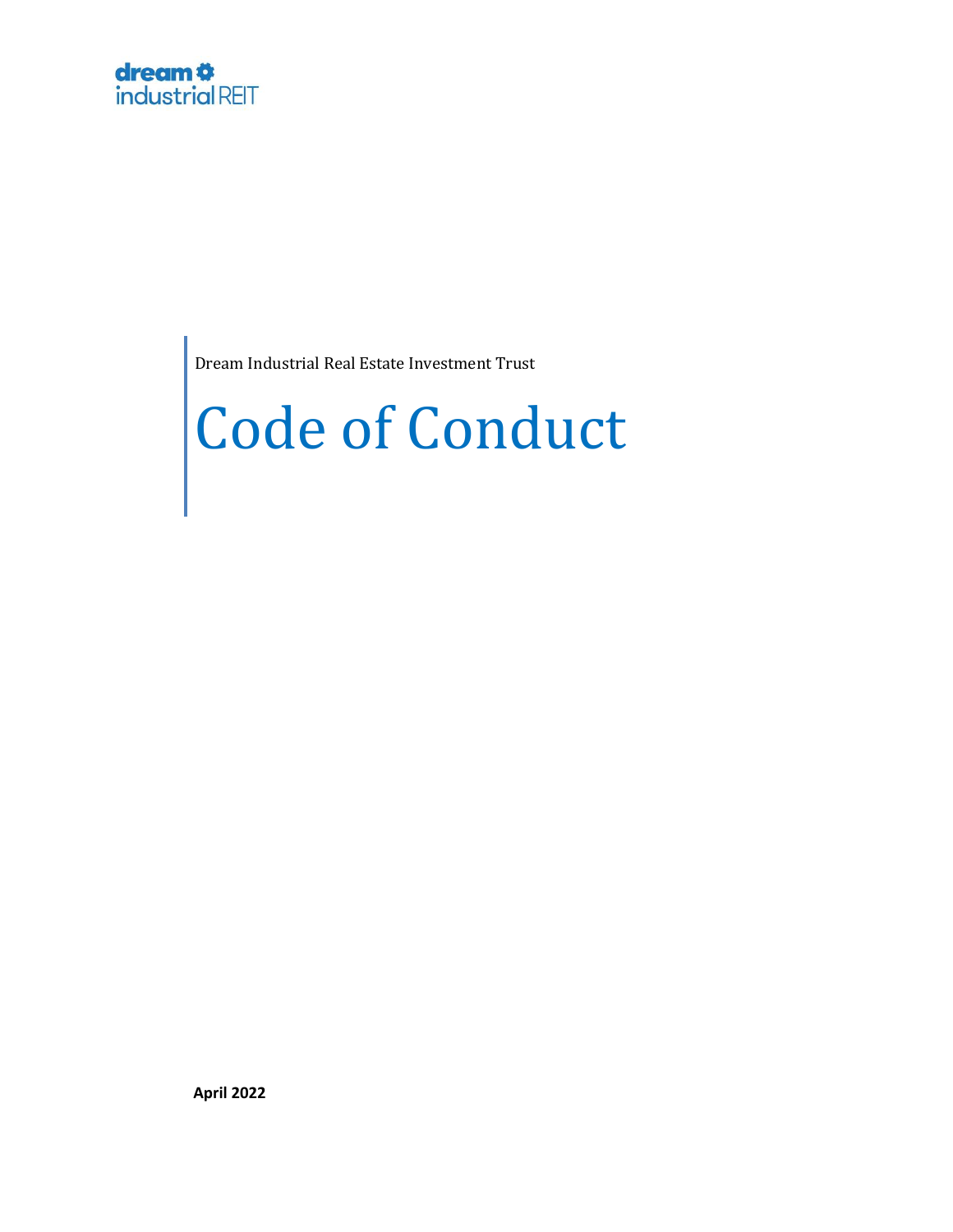Our Code of Conduct (the "**Code**") is our statement of the values and principles that guide us in our dayto-day business activities. The keystones are: *integrity, respect, fairness, accountability and transparency*. The Code supports our commitment to operate our business at the highest level of legal, moral and ethical standards and it provides the overriding principles for all of our policies and our approach to business. The Code applies to every one of us: trustees, officers, and employees of Dream Industrial Real Estate Investment Trust ("**Dream Industrial**" or the "**REIT**") and all of our subsidiaries and affiliates, collectively called "**Dream**".

At Dream, we are steadfast in our commitment to maintaining the highest business and personal ethical standards by dealing openly and honestly with each other, and with our trustees, investors, clients, customers, tenants, suppliers and colleagues. We must also be acutely aware, at all times, of the laws and regulations that govern our conduct at work, in the marketplace and within our communities. Being environmentally and socially responsible are also considered integral to how we conduct our business. Dream expects all of us to go beyond legal compliance in order to advance social and environmental responsibility and business ethics. It is our goal to continually build a great business – one that we can all be proud of, with a work environment we all find rewarding.

# **Respecting the Rights of Others**

At Dream, we firmly believe that the greatest measure of our success will be the reputation that we earn and safeguard.

# **Employees**

We are all capable and responsible people at Dream, and value and respect the confidence placed in us by our investors, clients, customers, tenants, suppliers and colleagues. We work diligently every day to preserve and build upon that confidence. In turn, we are committed to treating all of our colleagues with fairness, dignity and respect, and working together to make our work environment safe and healthy for us all. Employees are expected to act in a manner that is consistent with and reinforces the values set out in this Code, both while at work and outside of work.

Each of us has a responsibility to promote the values reflected in this Code and to promptly raise any concerns about compliance with this code. Failing to report a known or suspected breach of this Code is itself a breach of this Code. Employees with supervisory responsibilities are expected to promote knowledge of and compliance with this Code and be a reliable source of advice for questions relating to this Code.

# *Health and Safety*

We share a commitment to employee and public health and safety. Each of us must make our own safety and that of other Dream representatives and the general public a prime consideration in every decision we make and every action we take. Employees are expected to come to work fit for duty, work safely and identify, report and, where appropriate, correct, safety hazards.

# *Respecting Our Colleagues*

We treat all Dream representatives and others we encounter in the course of our work for Dream with dignity and respect. We act in a manner that values the background, experience, perspective and talent of each individual and do not discriminate against or harass others. We strive to create a diverse and inclusive corporate culture. In particular, we:

- provide all Dream representatives with equal access to opportunities;
- do not discriminate in hiring and employment practices on the basis of race, ancestry, colour, place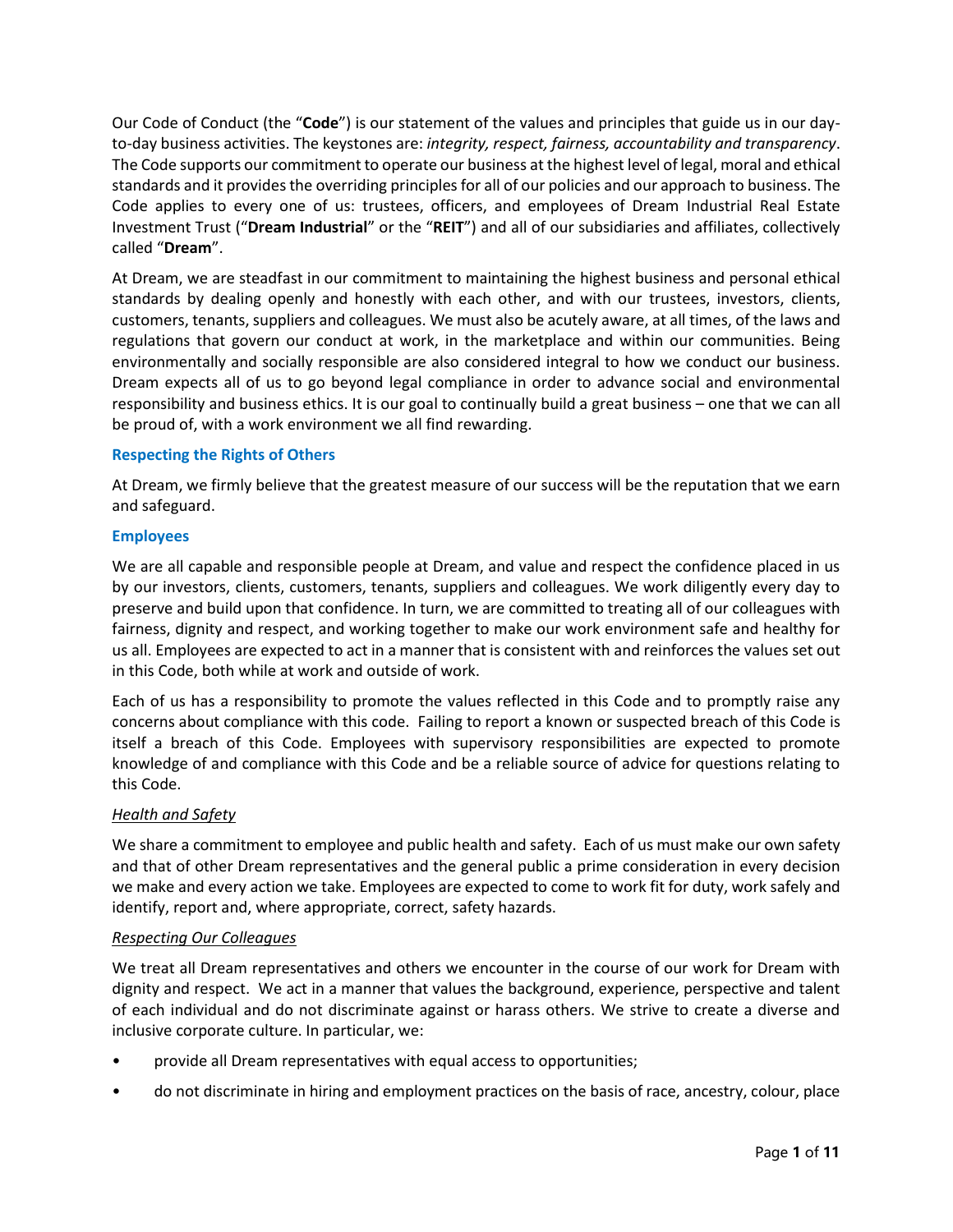of origin, sex, ethnic origin, age, marital or family status, physical abilities, sexual orientation, creed, religion or citizenship, nor on any other grounds that are prohibited by applicable law;

- do not tolerate any violence, or behaviours that may promote violence; and
- comply with Dream's Workplace Violence and Harassment Policy.

Teamwork is fundamental to our success and open communication is a cornerstone of our workplace culture. We encourage open dialogue – whether it relates to concerns about how we do things, suggestions on how we could do better or praise for a job well done.

## *Individual Rights*

Dream is committed to a healthy work environment with open lines of communication, fostering an employee first mentality and the promotion of employment equity. Dream supports an individuals' right under national and local legislation in the jurisdictions in which we operate, including the *Canadian Charter of Rights and Freedoms*.

Dream is committed to providing a safe and respectful work environment in which individuals are free from workplace violence and harassment.

## *Modern Slavery*

Dream does not tolerate modern slavery or child labour. Modern slavery and child labour can take many forms, including slavery, servitude, forced or compulsory labour, and human trafficking. Each of us can help support efforts to eliminate modern slavery or child labour. At Dream, you are expected to report actual or suspected incidents of modern slavery or child labour of which you become aware at Dream or within our supply chain. Dream supports national and local legislation addressing modern slavery and child labour, including the *Universal Declaration on Human Rights* and the UN *Convention on the Rights of the Child*. By supporting business partners who share our core values, and by pushing for fairness and equality wherever we operate, we can be a positive influence for people everywhere. That's what our core values are all about.

#### **Investors**

Our commitment to our investors is to communicate with them in an open and transparent manner. We do this through a simple approach, by managing our business effectively every day, paying attention to the small details that contribute to the big picture, ensuring we operate responsibly and with integrity, and providing full, fair, accurate, timely and understandable disclosure in all of our regulatory reporting.

## **Suppliers/Tenants/Customers**

Selection of suppliers to the REIT will be based on merit after due consideration of alternatives. Dream will only deal with suppliers who comply with applicable legal requirements and the REIT's standards of conduct as reflected in this Code. Use of Dream's name or intellectual property by a supplier requires prior approval in writing from the Head of People and Culture.

Dream will enter into representation agreements only with companies or persons believed to have a record of and commitment to integrity and only after executive of a written contract with the proposed representative that has been approved by the Head of People and Culture.

Dream will conduct business only with reputable tenants and customers who are involved in legitimate business activities and whose funds are derived from legitimate sources. All employees are to take reasonable steps to ensure that the REIT does not aid or take part in any illegal activities or accept payments that have been identified as a means of laundering money.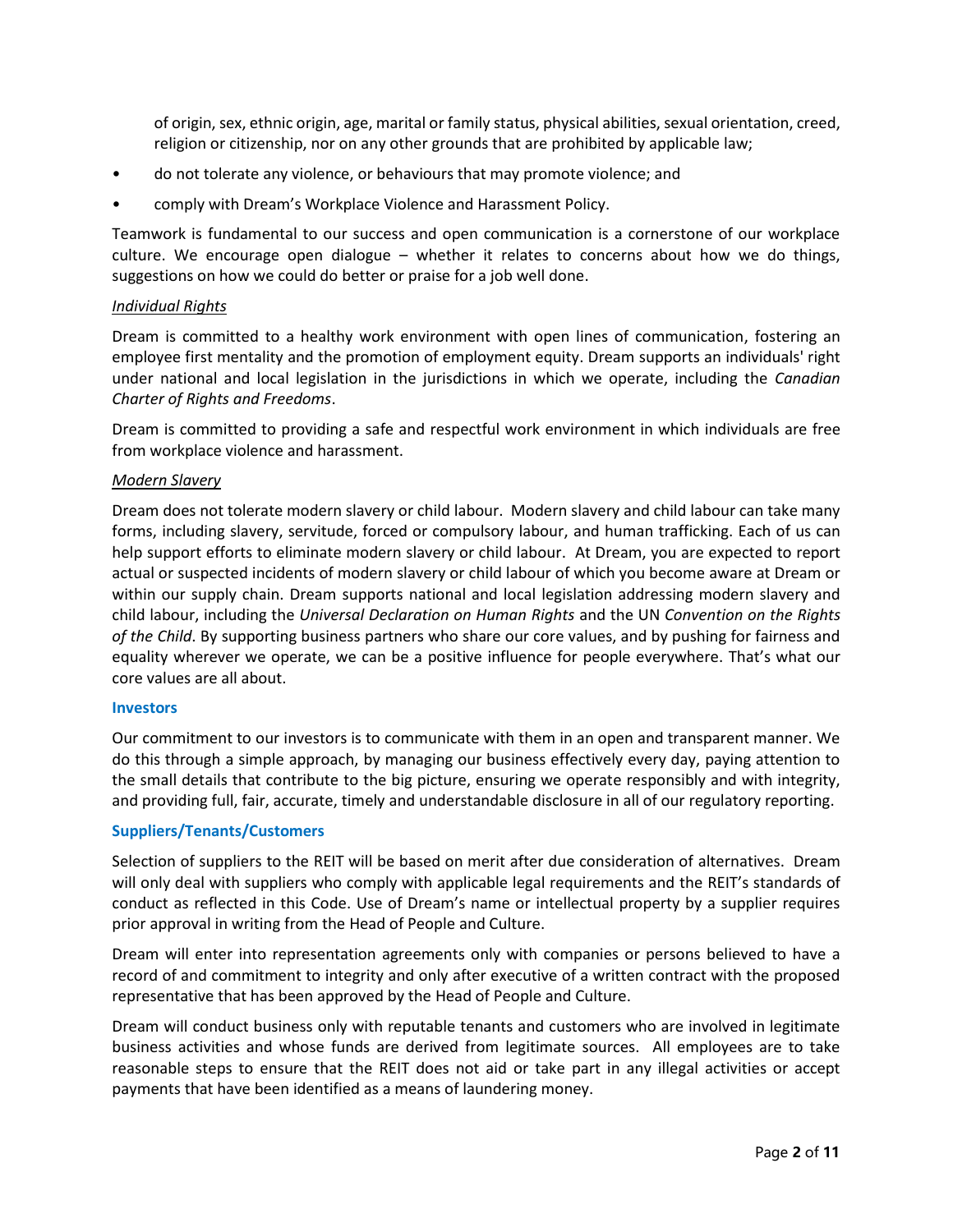## **Other Stakeholders**

In the business environment, we conduct ourselves in a manner that is both commercial and fair, and deal openly and honestly with everyone. We value our integrity and professionalism, and, in turn, respect those of stakeholders, members of the local community and others with whom we do business. We also respect the confidentiality of information we may have regarding our customers, tenants and other companies as we would our own. When participating in trade associations, we limit our activities to those clearly consistent with the REIT's objectives and obligations under applicable laws.

## *Gifts and Entertainment*

We do not (directly or indirectly) offer, give, request or accept any:

- bribe or kickback or other transaction which could compromise the integrity or harm the reputation of Dream or its representatives;
- gifts of cash, gift certificates, services, discounts, or loans;
- gift, entertainment, or similar type of benefit that does not serve a legitimate business purpose;
- gift, entertainment, or similar type of benefit that contravenes any applicable law; or
- gift, entertainment, or similar type of benefit that creates a conflict of interest for us or for Dream.

A "bribe" may take many forms, including: cash, gift cards, gifts, entertainments, meals, travel, belowmarket loans, preferential hiring, favours, political donations and charitable contributions.

Any gift, entertainment, donation or contribution or similar type of benefit that is offered, given or accepted must be of a nature and amount that avoids embarrassment, does not constitute a real personal enrichment of the recipient, and would not reflect unfavourably on Dream or the person receiving the gift, entertainment or benefit if it became publicly known. Generally speaking, acceptable gifts, entertainment, or similar types of benefits must have a nominal value.

Any gifts, entertainment, or similar types of benefits we are offered or receive that do not comply with these restrictions should be declined or returned graciously and with thanks and a clarification of Dream's policy. If returning the gift is not possible, it should be suitably distributed in the community. These requirements do not change during traditional gift-giving seasons.

The following examples should be considered in determining whether to accept a gift, entertainment or benefit:

- You receive a holiday gift basket of nominal value from a tenant. This gift may be accepted.
- You offer to pay the bill, which has a nominal value, at a working lunch or dinner with a current supplier. This is permissible.
- You receive a personal loan from an organization wishing to do business with Dream with an interest rate that is better than the rates available to the general public. This loan must not be accepted.

If you are uncertain whether to accept a gift, entertainment or benefit, please consult your manager or People and Culture.

## *Dealing with Public Officials*

All of our dealings on behalf of Dream with public officials are to be conducted in a transparent manner that does not compromise the integrity or harm the reputation of Dream or its representatives or any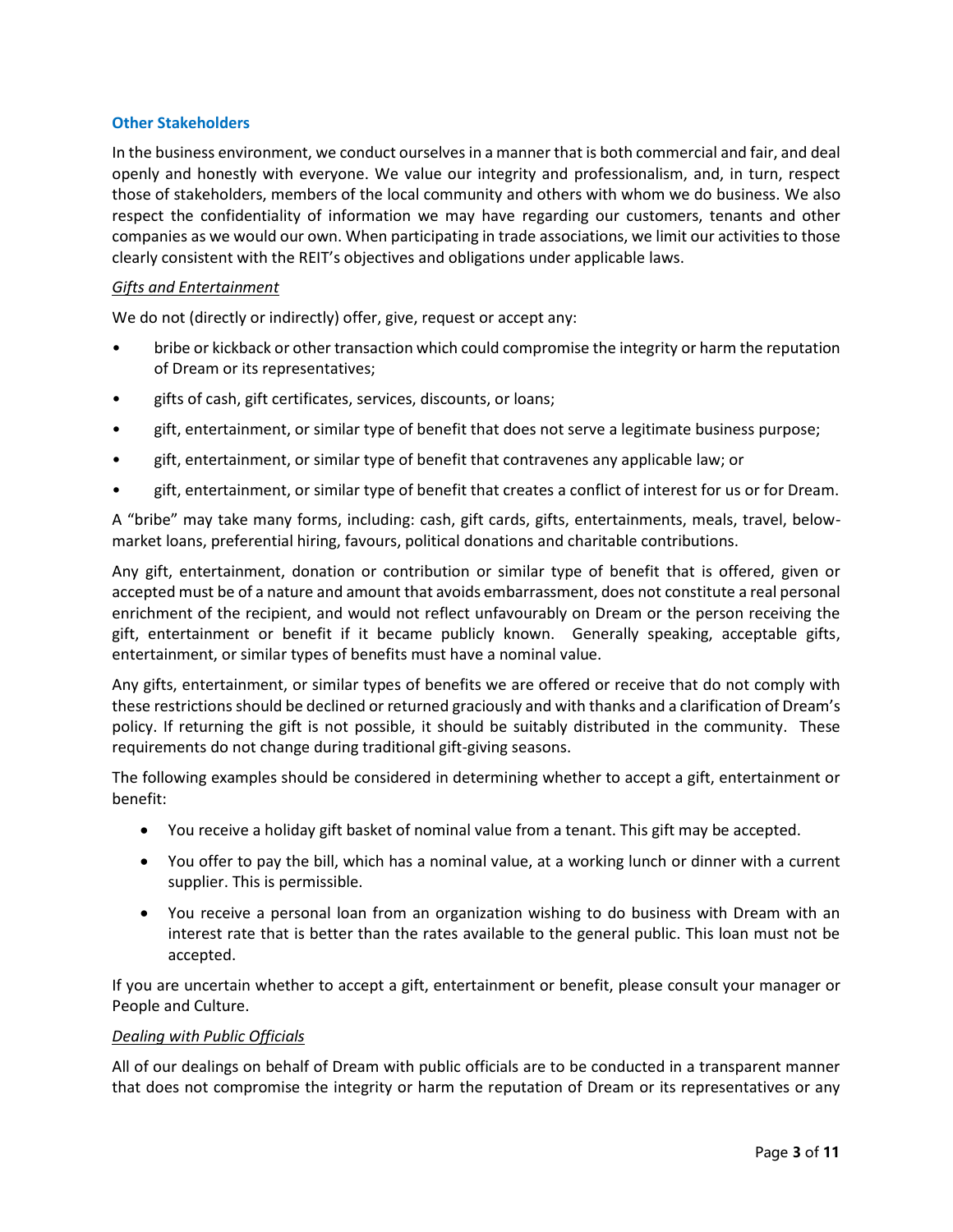public official. You must not engage directly or indirectly in any activities which would put you or Dream at risk of violating anti-bribery and anti-corruption laws.

Even if customary or permitted by applicable foreign legislation, the making of small "facilitation payments" to foreign public officials to secure a routine business service or have routine administrative actions performed is prohibited.

These restrictions apply to any:

- direct disbursement of Dream funds;
- other benefits or contributions directly from Dream; and
- funds, benefits or contributions made by us personally or though agents, consultants, contractors, business partners or other third parties.

"Public official" includes any:

- official or employee of a government or of a department, organization, agency or instrumentality of a government;
- official who holds a legislative or judicial position;
- official of a public international organization;
- political party or official of a political party;
- candidate for political office; and
- person or firm acting for or on behalf of any of the above.

From time to time Dream may wish to communicate with public officials respecting new laws, rules, regulations, policies and directives, or otherwise seek to participate in the policy-making process. We only do so in compliance with all applicable lobbying registration requirements.

## *Political Involvement*

Political activity is regulated by law and you are not permitted to participate in any political activity (such as lobbying, volunteering on a political campaign and making political donations) on behalf of Dream unless that activity has been approved in advance by the General Counsel. Dream discloses its political involvement as required by applicable law.

Employees, officers and trustees of Dream may choose to become politically active in a personal capacity. Such activities must be done on your own time and with your own resources. You must never give the impression that you are acting on behalf of Dream.

## *Protecting the Environment*

We strive to comply with all environmental laws, rules and regulations, and Dream will also move beyond compliance where it makes business sense to do so. We strive to make efficient use of resources, prevent pollution and reduce environmental effects to the extent that is reasonably achievable. And we set environmental objectives and targets, monitor our performance relative to expectations and implement programs to achieve continual improvement.

We are committed to reducing our greenhouse gas emissions, increasing environmental awareness, implementing an environmental management system, regularly reporting on environmental issues, and consulting with stakeholders on environmental issues as appropriate.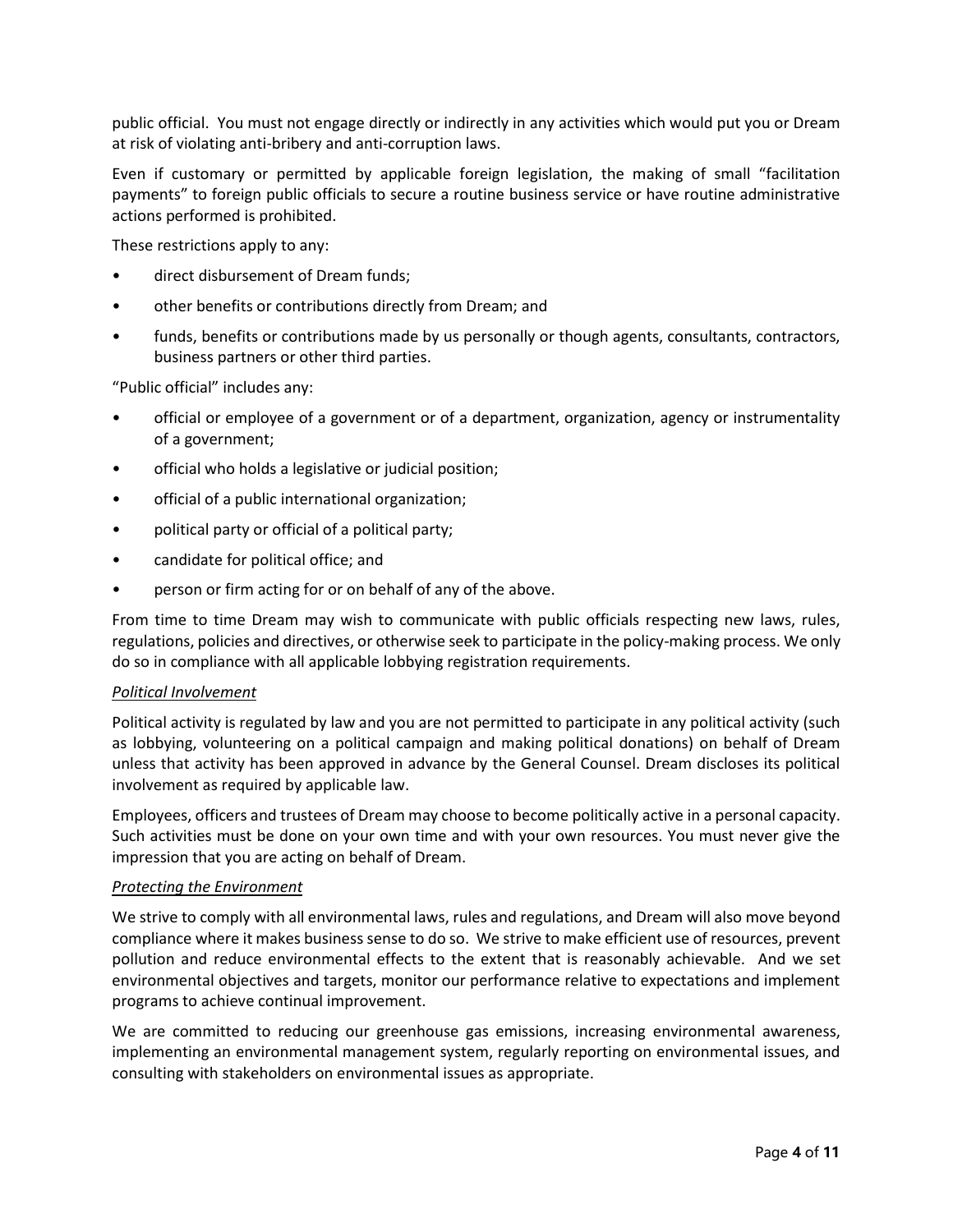Where appropriate, we undertake initiatives to manage the physical and transitional risks related to climate change and report on such initiatives.

#### **Protecting our Assets**

#### *Resources and Assets*

Dream has made substantial investments in providing various resources and assets to assist us in effectively carrying out our business. Our resources include our enterprise and support systems, computers, networks and the Internet, which are essential and integral parts of our business. We have made significant investments in establishing and protecting these systems as well as all other assets, and each of us has a responsibility to use the resources and assets provided to us in a responsible, professional, lawful and ethical manner.

We use Dream's resources properly, safely, efficiently and only for Dream business. We take good care of Dream resources. Theft or fraud will not be tolerated. We protect Dream resources from all external and internal threats. In particular, we must be vigilant in protecting Dream's computer equipment and software, and all devices and equipment used to access such computer equipment and software. When Dream assets or personal devices used to access Dream resources are no longer useful, we dispose of them in a proper manner after removing all information and wiping the memory of any computer equipment or device or equipment used to access Dream resources.

#### *Using E-mail, the Internet and other Electronic Communication Devices*

Every person who uses or accesses Dream's resources shares responsibility to protect them and any Dream confidential information (including email, text and instant messages and voice mail) stored or transmitted through any device. Dream confidential information should be transmitted only via Dream networks and authorized devices after ensuring no unintentional recipients are included on transmissions. Precautions should be taken to safeguard against unauthorized access when transmitting such information over the Internet, via email or via mobile devices. We use passwords and maintain the confidentiality of our individual passwords. We exercise caution when downloading information/programs. We maintain secure custody of all hardware, including personal devices, through which Dream's resources have been accessed. We abide by all Dream information security policies and procedures in effect from time to time and may not use any third party server or data transfer software to send, receive or store any Dream confidential information, including but not limited to external email accounts or any third-party cloud site or service, unless expressly authorized pursuant to applicable Dream policies.

Information transmitted through Dream's equipment or systems implies affiliation with Dream and should therefore reflect positively upon Dream. When using Dream e-mail or the internet at a Dream workplace or on or through a Dream device or system, we do not send, receive, display, print, or otherwise engage in any communications that are in violation of applicable laws or this Code, or any other Dream policy, including, but not limited to:

- downloading programs not already supported by Dream;
- accessing sites that are unlawful, that carry offensive material, that infringe or that may infringe the intellectual property or other rights of another person, business or organization;
- sending chain letters or threatening, libelous or harassing messages; and
- sending, viewing or obtaining pornographic material.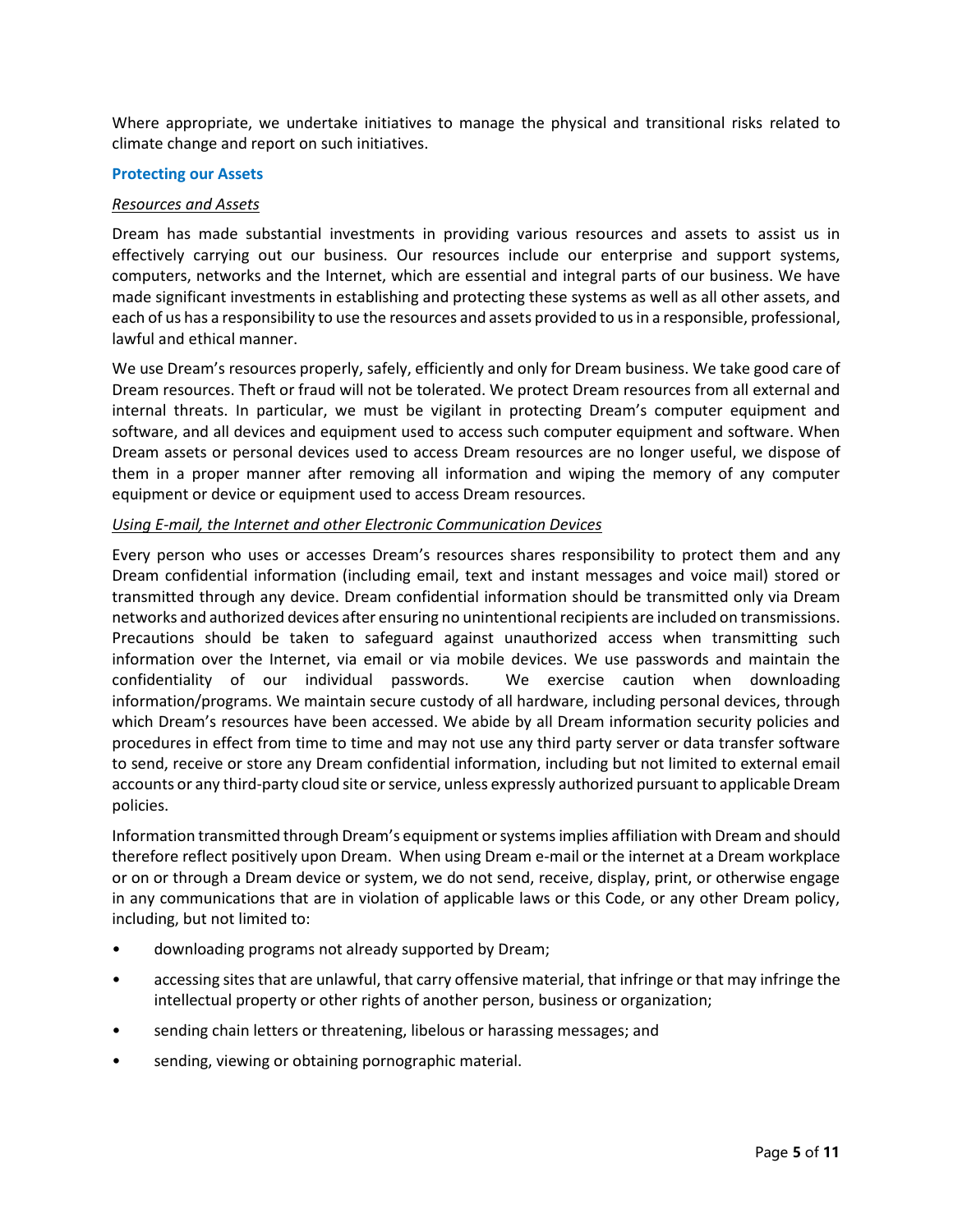We also do not use the Internet at a Dream workplace or on or through a Dream device or system to play games, gamble or to post or send messages under disguised identification.

Subject to applicable laws, all information of any kind (including without limitation voice communications and electronic messages) stored or transmitted on Dream's equipment or systems is the property of Dream and Dream's equipment and systems and the contents thereof are monitored to support operational, maintenance, auditing, security, and investigative activities. In order to prevent inappropriate use, Dream continues to monitor personal use electronic communications. No one using Dream's equipment or systems should assume that their electronic communications, information, computer or other device use is private.

The use of social networking tools and platforms such as Facebook, LinkedIn, Google+, Yahoo! Groups, Twitter, YouTube, and blogs, including outside of work, is subject to this Code and all applicable Dream policies. Whether on duty or off duty, employees must not:

- post or disclose Dream confidential information; or
- post comments or materials which could harm, or be perceived to harm, Dream or its reputation in any way.

We do not disguise our own identity, or use the identity of another representative or business partner, when accessing any Dream workplace, resource or other property.

# *Intellectual Property*

All intellectual property which we may produce, make, compose, write, perform or design, whether alone or with others, while employed at Dream (whether during or after work hours) and in any way relating to Dream's business belongs exclusively to Dream. We must disclose all such intellectual property to Dream and all rights we may have in such intellectual property are assigned to Dream.

"Intellectual property" includes ideas, know-how, inventions, designs, discoveries, formulae, improvements, research, trade secrets, patents, copyright works and other intellectual property rights.

We do not knowingly use intellectual property belonging to another person, business or organization without their consent, a license or other legal right to use that intellectual property, nor do we copy or permit others to copy any software under license to Dream other than in accordance with the applicable license. We comply with all applicable laws governing intellectual property rights, including protection against disclosure, patents, copyrights and trademarks.

# *Proprietary and Confidential Information*

We must maintain the privacy and confidentiality of non-public information relating to Dream business. This information includes, but is not limited to, Dream's financial performance, operations, strategies, acquisitions, dispositions and investments. In addition, we often have confidential information relating to employee records, customers, tenants, clients, investors or unitholders, and product or supplier pricing, which would be detrimental if improperly disclosed to the public or obtained by competitors or others. We have worked hard to earn our reputation and the confidence of those with whom we do business. It is our duty to maintain the confidentiality of information relating to our business as well as that of others.

Our Disclosure Policy provides effective guidelines to ensure the integrity of information is maintained, that our communications with the investment community are timely, factual and accurate, and that information is disseminated in accordance with all legal and regulatory requirements. It also outlines our disclosure controls and procedures and the role of the Disclosure Committee and designated spokespersons for contacts from analysts, investors and the media. We only buy or sell securities of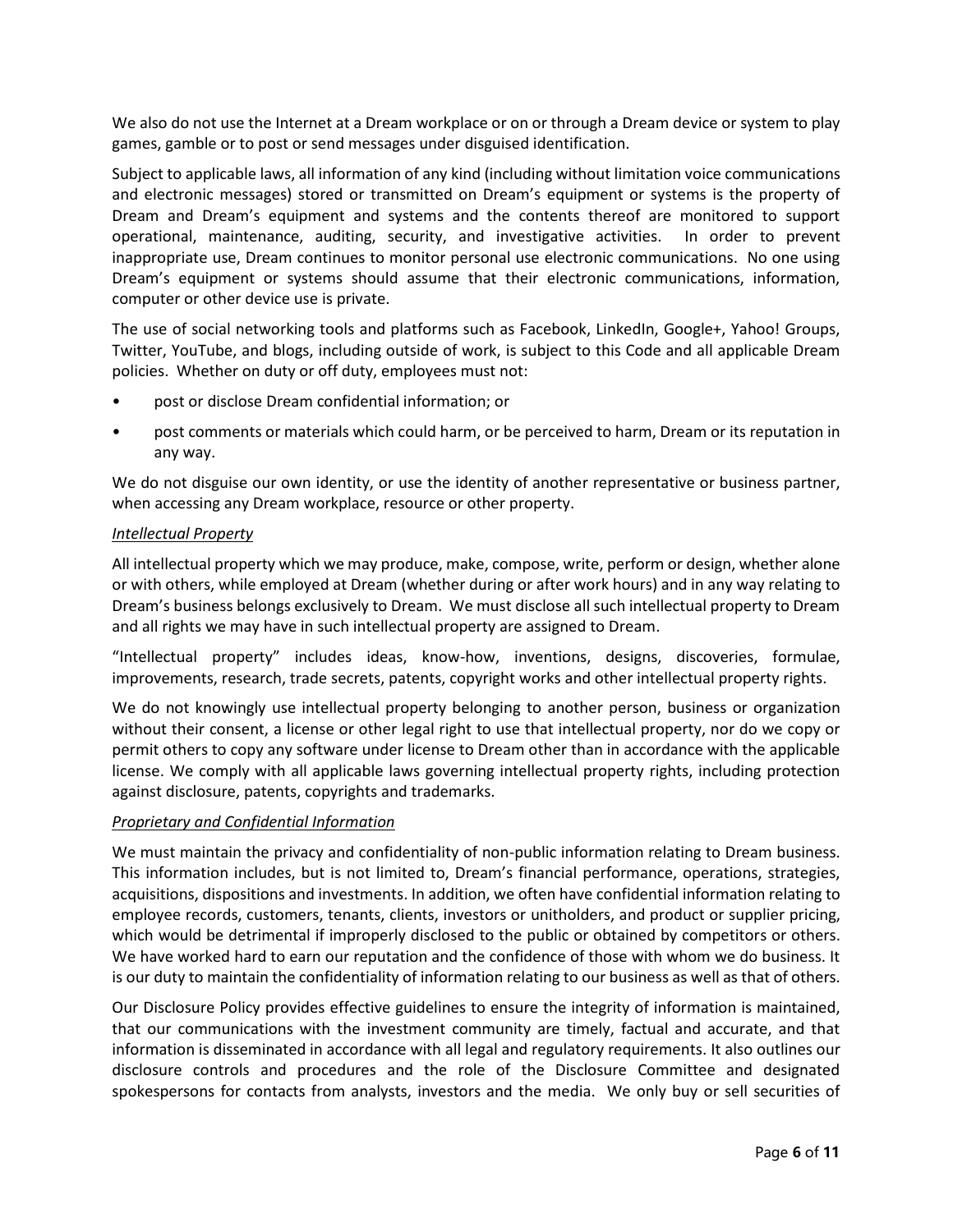Dream in accordance with trading and blackout period restrictions in our Disclosure Policy and Insider Trading Policy. We also keep confidential all Dream confidential information, including information about Dream's plans, financial conditions or operations, until the information has been generally disclosed to the public. We do not disclose or pass on to others, including a spouse, family or friends, any Dream confidential information which may be material.

We do not use any Dream confidential information for private speculation or personal advantage or benefit, whether for ourselves or our family and friends.

# *Privacy*

We manage all personal information about other employees or representatives of Dream in a confidential manner, we safeguard personal data of individuals and we respect the privacy of each Dream employee and representative, including by complying with all applicable privacy legislation and the Dream Privacy Policy.

## **Ethical Business Practices**

At Dream, we are committed to maintaining the highest business and personal ethical standards by dealing openly and honestly with our investors, customers, clients, tenants, suppliers, colleagues and employees.

## *Conflict of Interest*

In some situations, the personal and/or business activities and interests of an employee or trustee may be perceived to be in conflict with those of Dream. It is each employee's and trustee's responsibility to identify and to report any possible, perceived or actual conflict of interest, regardless of whether or not the employee derives benefit, to his or her manager, or in the case of a trustee to the Board of Trustees of the REIT.

A "conflict of interest" is a situation where our own personal interests:

- actually conflict with those of Dream;
- have the potential to conflict with those of Dream, meaning a situation where our relationship to others or interest in or relationship to another business or organization could result in a conflict of interest in the future; or
- could be perceived to conflict with those of Dream, meaning a situation where other people (either inside or outside of Dream) might think that our personal interests conflict, or could potentially conflict, with those of Dream, whether or not we think that any conflict does, or might, exist.

For example, we have a conflict of interest where a family member or friend receives a personal benefit, or may receive a personal benefit, as a result of any business decisions we make on behalf of Dream. We also have a conflict of interest if we work for an organization that is a supplier to or a customer or competitor of Dream. Doing work for another organization when we are supposed to be working for Dream, and even working for another organization outside of office hours if it affects our work performance at Dream, is also a conflict of interest.

If there may be a conflict of interest, it should be reported to a supervisor or the Head of People and Culture. Conflicted persons should not vote on any matter in which they may have a conflict of interest.

Prior approval of the Head of People and Culture (for Employees) and the Chair of the Board (for Executives) must be obtained before agreeing to serve as a director on the board of another organization if our service on that board could create a conflict of interest, including in any case where the business or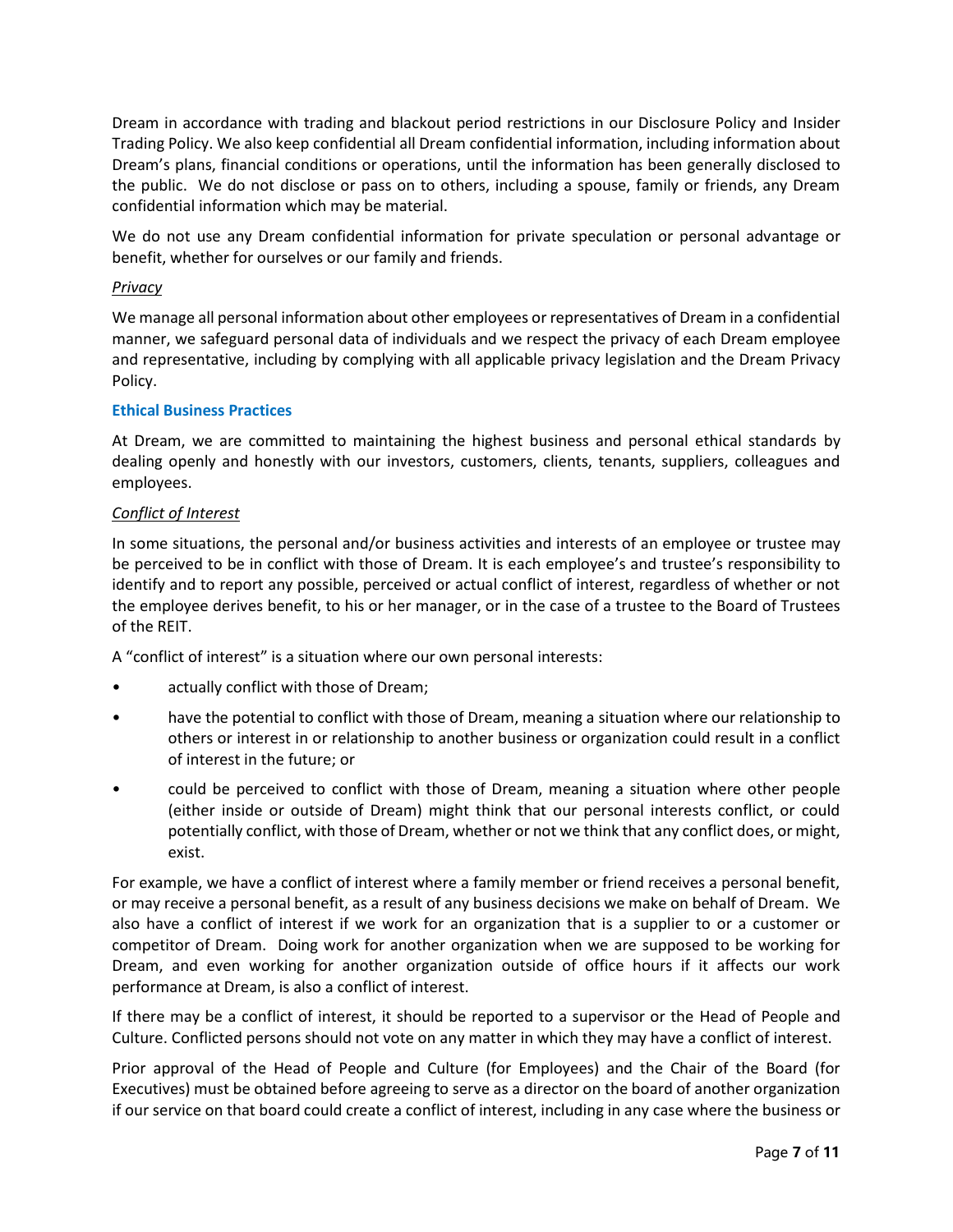organization is a supplier to or customer or competitor of Dream. If we serve as a director on the board of any organization other than Dream, we must not vote on any matter that concerns Dream or which we think might otherwise create a conflict of interest for us or for Dream.

In general, investments we make or our family members make in publicly-traded or privately-held businesses or organizations will not create a conflict of interest, but we must be aware that these investments may create a conflict of interest in some circumstances. An investment of more than five percent of the issued and outstanding equity securities of a business or organization that competes with Dream or which has a business relationship with Dream as a supplier or as a customer should be reported to the General Counsel, whether we hold the investment alone and/or it is held by a family member.

We may not personally take advantage of or benefit from any business opportunity that may be of interest to Dream or that is discovered through the use of Dream corporate property or information or our position with Dream. We must not compete with the REIT and we have a duty to advance Dream's legitimate interests when the opportunity to do so arises.

A personal or romantic involvement with a competitor, supplier or any employee of Dream, especially a relationship with a subordinate, may impair an employee's ability to exercise good judgment on behalf of Dream and create an actual or potential conflict of interest. Such relationships should be avoided.

## *Accounting and Finance*

All financial transactions must be properly approved in accordance with Dream's authority approval guidelines and properly recorded in accordance with:

- Dream's internal control policies and procedures;
- legal requirements;
- audit practices; and
- accounting standards and practices.

Records are important to provide evidence of Dream's business activities, decisions, operations and transactions, to meet our business, financial reporting and legal needs. We are all responsible for managing Dream records in accordance with Dream's Records Retention Policy.

All business expenses must be properly incurred, documented, reported and approved in compliance with Dream's Employee business expense policy. Employees may not approve their own expenses or request approval of their expenses by anyone who reports directly or indirectly to them.

Any financial information provided must be accurate, complete, objective, timely and understandable. We do not maintain undisclosed funds or accounts or "off-the-books" records or use any other device to distort records or reports of Dream's true operating results and financial condition. All cash and bank account and other business transactions are conducted in an appropriate manner which safeguards against bribery, kickbacks, money laundering or other illegality.

We must not mislead, manipulate, coerce or fraudulently influence any accountant, including an accountant engaged in the performance of an audit of the financial statements of Dream in order to make the financial statements materially misleading.

## *Whistleblower Policy*

Dream's Whistleblower Policy establishes procedures for bringing forward concerns or complaints regarding potential unethical or fraudulent business practices or any activity that could give rise to a financial concern. Financial concerns ("**Financial Concerns**") are defined as claims of accounting fraud or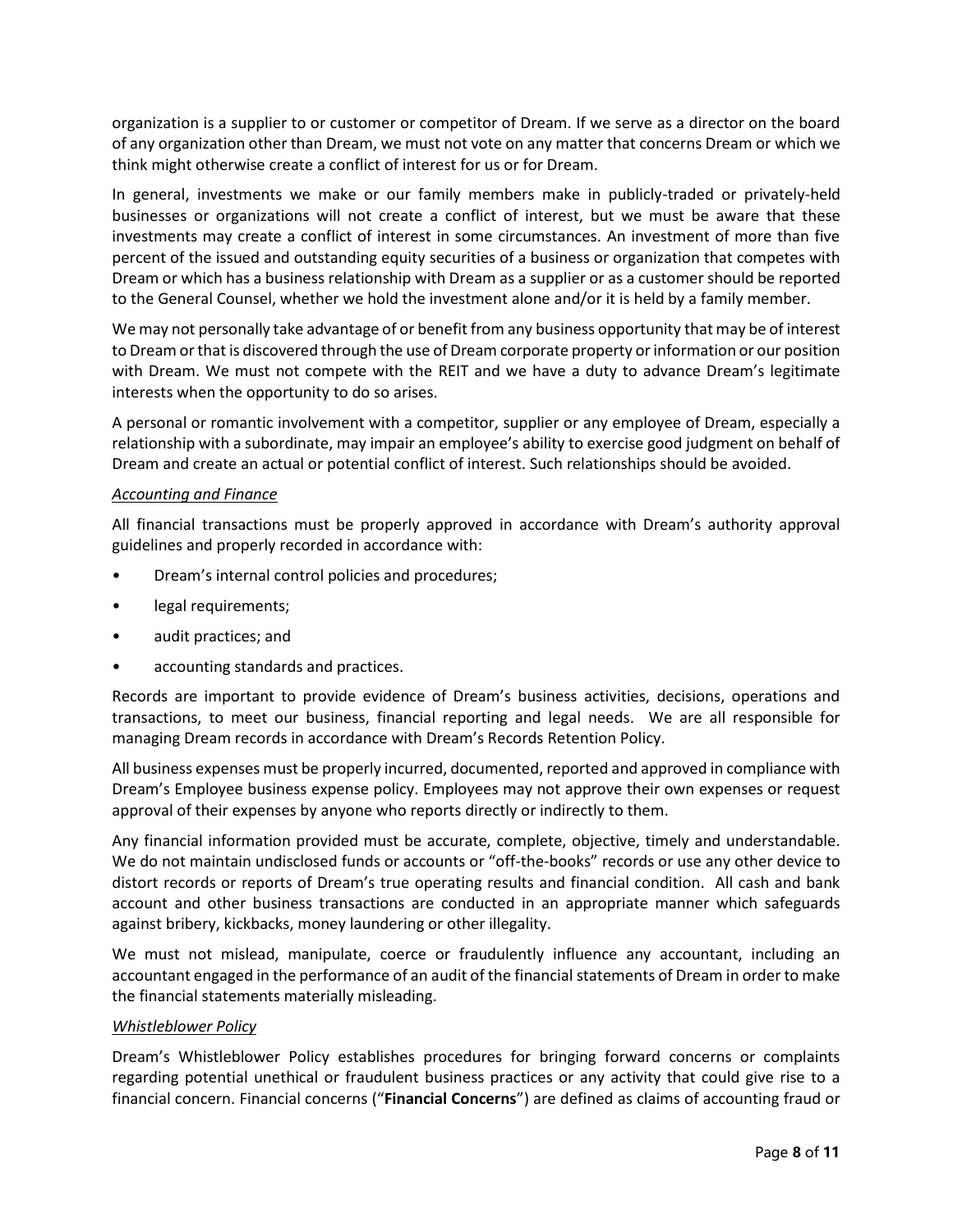error, deficiencies or non-compliance with the REIT's internal financial reporting controls, and misrepresentation or misstatement of financial data.

Dream is committed to achieving compliance with applicable securities laws and regulations, accounting standards and internal control standards that apply to our business. Ethical business behaviour is the responsibility of each trustee, officer and employee and therefore each of us shares the responsibility to promptly report concerns or complaints. The Audit Committee will oversee all good faith concerns or complaints regarding Financial Concerns in a timely and professional manner. All good faith reports will be treated confidentially and, if preferred, anonymously, without fear of reprisal or dismissal.

For greater detail, please refer to our Whistleblower Policy.

## *Fair Competition and Fair Dealing*

We obey the applicable laws governing competition, not conspiring with anyone to lessen fair competition. We do not engage in anti-competitive practices or illegal activities such as price-fixing, bidrigging and kickbacks. We ensure all procurement policies, procedures and required processes are followed. The General Counsel of the REIT or a designate from the REIT's legal department is available to assist you in determining the application of applicable laws governing competition and to seek the advice of external legal counsel where appropriate.

We gather information about competitors in a lawful manner. We do not, directly or indirectly, misrepresent ourselves, use a third party or offer bribes or gifts to solicit proprietary information about competitors.

## *Investigations*

We cooperate with all internal Dream investigations, including investigations conducted pursuant to Dream's Whistleblower Policy, and we afford full, free and unrestricted access to all of Dream's operations, records, facilities and personnel to any external or internal investigators engaged by Dream and will take appropriate measures to keep information obtained during the investigation process confidential. Unless otherwise advised by management or the Board of Trustees of the REIT, we will keep confidential the fact that an internal investigation is being conducted.

If you have committed a misdemeanour (other than minor traffic violations) or you are the subject of a criminal charge or an arrest, whether related to Dream's business or not, you must report the matter to the Head of People and Culture.

Any time we receive information about a new government, regulatory or other investigation or inquiry, including any written or oral request for information, this information should be communicated immediately, and before any action is taken or promised, to the Law Department.

We must never, under any circumstances:

- destroy or alter any of Dream's documents or records in anticipation of a request for those documents from any government agency or a court or in connection with any internal Dream investigation;
- lie or make any misleading statements to any governmental investigator (including routine as well as non-routine investigations) or investigator participating in any internal Dream investigation; or
- attempt to cause Dream, any representative, business partner or any other person, to fail to provide information to any government investigator or to any investigator participating in any internal Dream investigation, or to provide any false or misleading information.

## **Compliance and Reporting**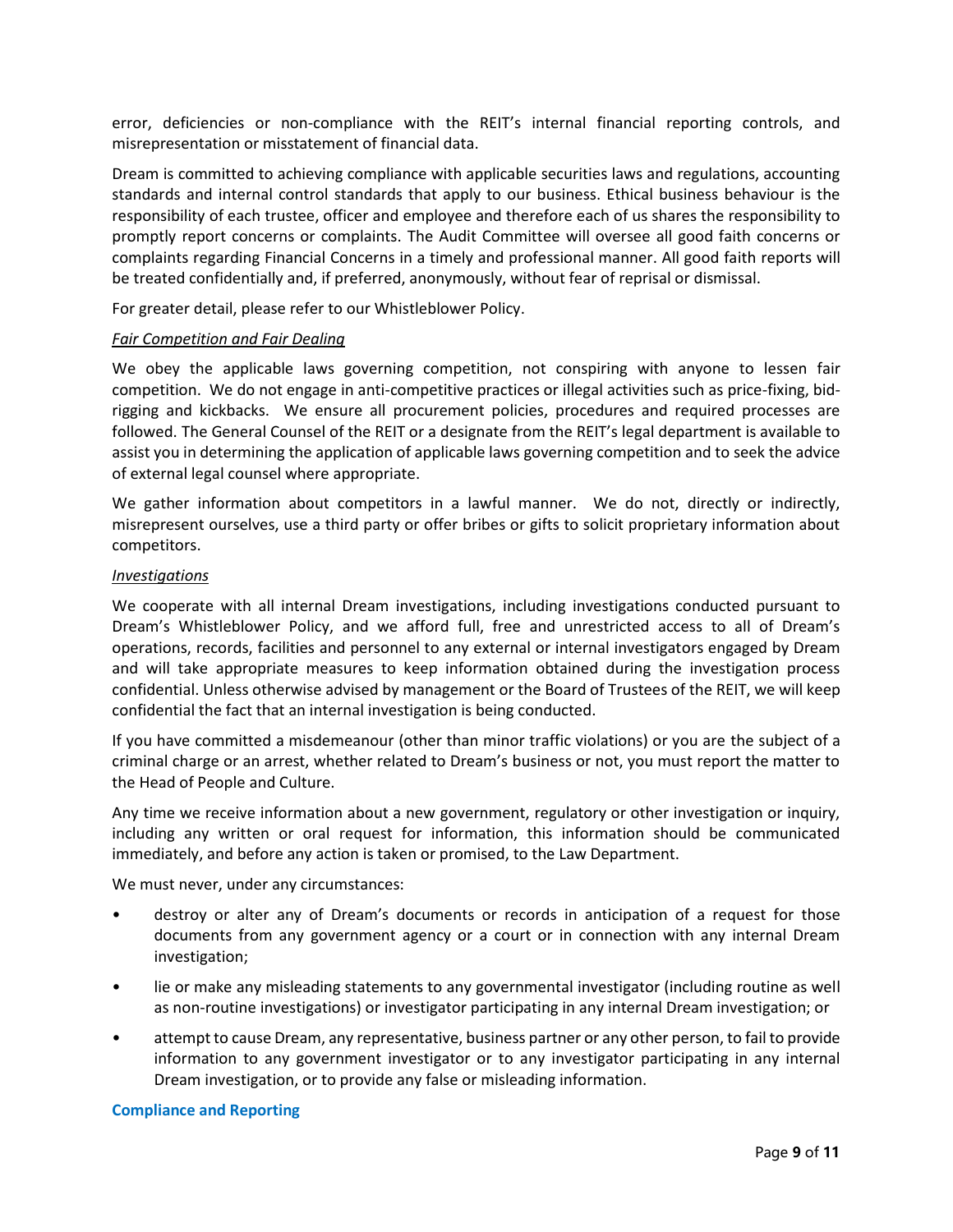We must all consider it part of our job to not only follow the Code but to support its enforcement. If we know of a situation or incident that we feel may go against this Code, we must report it to our supervisor, a member of management of the REIT such as the Chief Executive Officer, Chief Financial Officer or Chief Operating Officer, People and Culture or through our Whistleblower Policy to NAVEX Global, Inc. (formerly EthicsPoint, Inc.). Contact information for People and Culture can be found at the bottom of this Code of Conduct and, for NAVEX Global, Inc. (formerly EthicsPoint, Inc.), in the Whistleblower Policy.

If we fail to report a violation we know has occurred, then we also will have violated this Code. All reports should include as much detail as possible, including dates, individuals or witnesses involved and any supporting material or evidence that may be relevant to the matter being reported. Reports will be treated with confidentiality and will be reviewed and investigated appropriately.

Anyone found to have violated any of the terms of the Code will be subject to disciplinary action, which, depending on the circumstances, could include termination of employment for cause. Once reported, it is our responsibility to take the appropriate steps to prevent any such further situations from reoccurring.

# *No Reprisals*

Dream will not permit any form of reprisals (including discharge, demotion, suspension, threats, harassment or any other form of discrimination) by any person or group, directly or indirectly, against a representative or business partner who has truthfully and in good faith:

- reported actual, potential or suspected violations of this Code;
- lawfully provided information or assistance in an investigation regarding any conduct which the representative or business partner reasonably believes constitutes a violation of applicable securities laws or applicable federal laws relating to fraud against Dream's securityholders;
- filed, caused to be filed, testified, participated in or otherwise assisted in a proceeding related to a violation of applicable securities laws or applicable federal laws relating to fraud against Dream's securityholders;
- provided a law enforcement officer with truthful information regarding the commission or possible commission of an offense, unless the individual reporting is one of the violators; or
- provided assistance in connection with the investigation of a report made pursuant to Dream's Whistleblower Policy.

Any retaliation against a representative or business partner who has, truthfully and in good faith, made such a report or taken such an action is subject to disciplinary action, which may include dismissal.

# *Amendment and Interpretation; Waivers*

Dream retains sole discretion in interpreting and applying this Code and this Code may be updated, modified or withdrawn by Dream at any time in its sole discretion. This Code, together with any amendments, will be generally disclosed to the public in accordance with all applicable securities laws and stock exchange rules.

Any waivers from this Code for the benefit of:

• executive officers or trustees of the REIT will only be made in exceptional circumstances, may only be granted by the Governance, Compensation and Environmental Committee (the "**GCE Committee**") of the Board of Trustees of the REIT and will be generally disclosed to the public in accordance with all applicable securities laws and stock exchange rules; or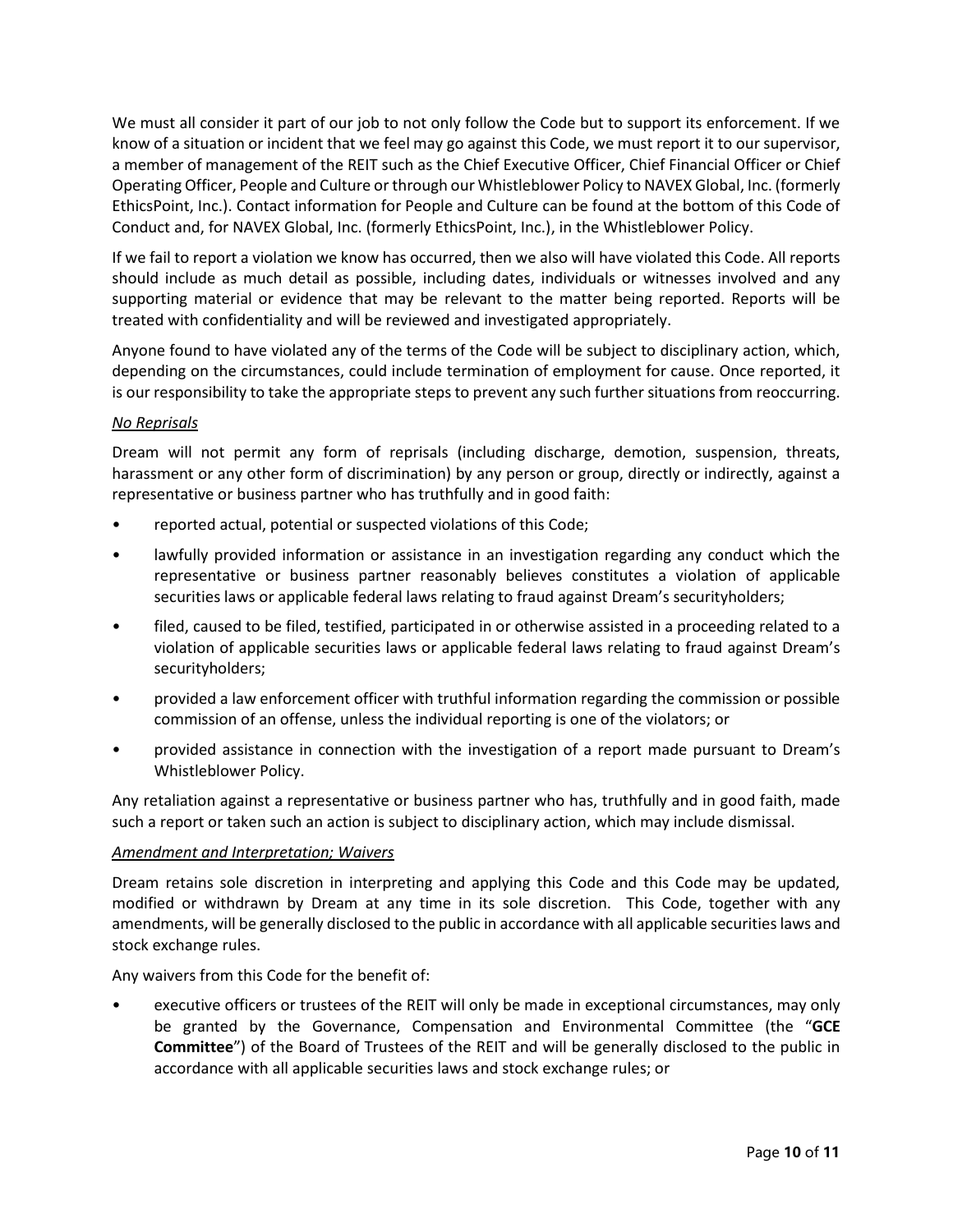• other representatives - must be made in writing by their supervisor, or if there is no supervisor or the supervisor is unsure whether or not a waiver is appropriate, then the Head of People and Culture should be consulted.

## **Understanding the Code**

It is expected that each of us accept and be guided by both the letter and the spirit of the Code of Conduct. We also rely on one another's discretion and judgment to uphold the spirit of the Code by acting with integrity, respect, fairness, accountability and transparency. Often this will mean making a determination about a situation. When it comes to ethical conduct, we believe in erring on the side of caution. However, not all circumstances are equally significant and assessing situations may not always be easy. So, if you are not sure about a situation, talk to your manager or People and Culture. Employees may also find valuable information on standards of conduct, human rights, and health and safety in our Employee Handbook, which is available on our corporate Intranet.

You should also ask yourself the following questions, which may help to guide your decision:

- Will my action comply with the intent and purpose of this Code and applicable laws?
- Is my action appropriate, ethical and honest does it "feel" right?
- Does my action comply with my own personal code of conduct?
- Would most people see the action as being appropriate, ethical and honest?
- Could I defend my action in front of superiors, fellow employees, the general public and my friends and family? Would I be comfortable doing so?

If the answer to any of these questions is "no", then you should not take the action. However, if an applicable law imposes a higher standard than a policy in this Code, then you must comply with the applicable law, but if this Code imposes a higher standard than a local custom or policy, you must comply with this Code.

While the general administration and maintenance of the Code rests with our senior management team, the ultimate responsibility for its content and compliance is vested with the Board of Trustees of the REIT. The REIT's GCE Committee has reviewed and recommended to the Board of Trustees of the REIT the adoption of this Code. The trustees of the REIT have approved and adopted this Code and the REIT's GCE Committee will review it annually to ensure that it upholds current standards.

Enjoying our jobs and the people we work with is only one component in achieving a great workplace. Working in the spirit of this Code ensures a successful and safe environment for all.

## *Annual Attestation and Training*

Upon election or appointment to the Board of Trustees of the REIT or upon commencement of employment, each trustee, officer, and employee of the REIT, will be provided with a copy of the Code and will be required to sign an acknowledgement. Each trustee, officer and employee of the REIT will also be required to certify a statement of compliance with the Code on an annual basis.

In addition, Dream employees will be periodically required to participate on training on the REIT's Policies.

# **Helpful Contact Information**